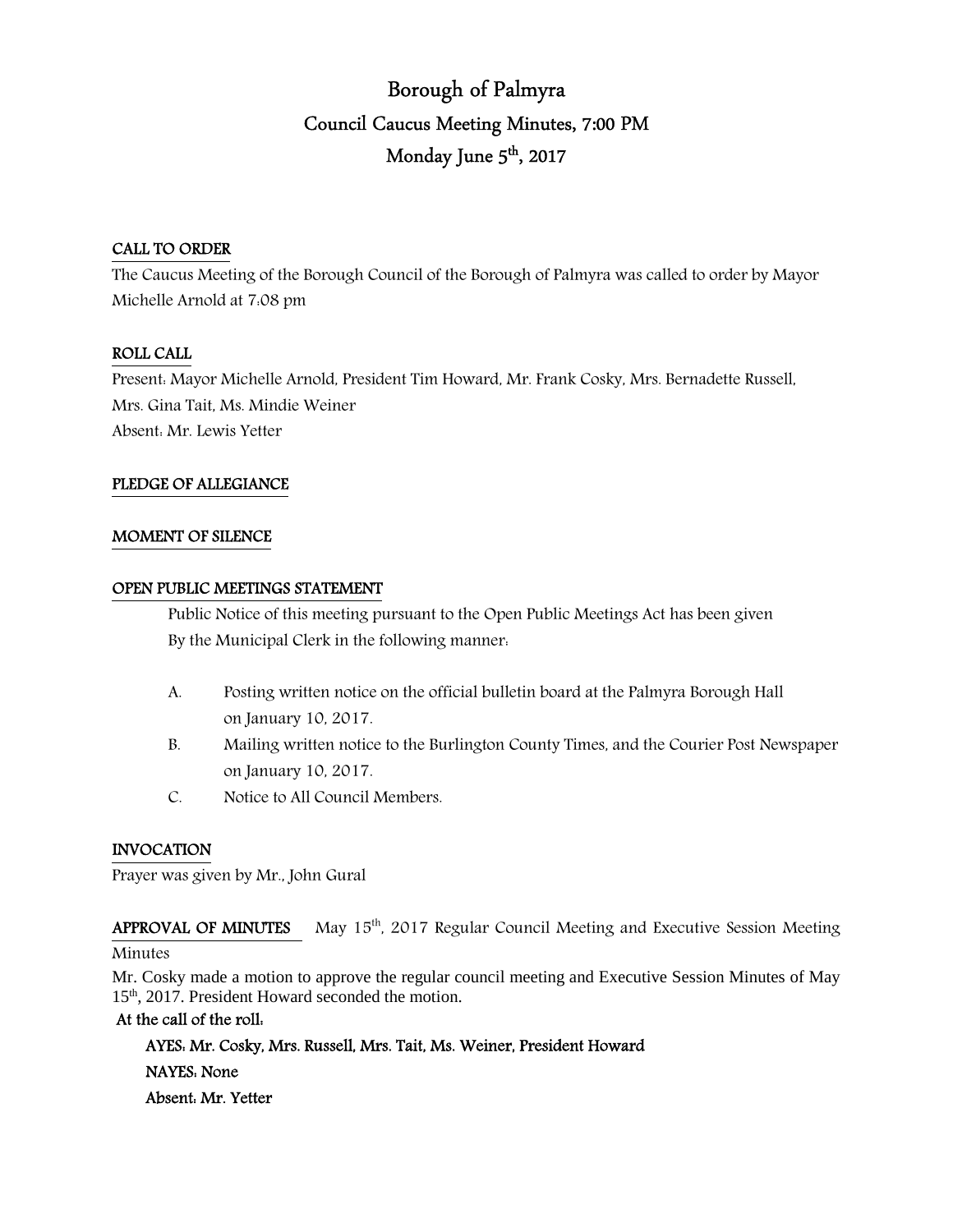# **CORRESPONDENCE**

Mayor Arnold acknowledged a thank-you note from Jody Demas PHSFEE and the Palmyra Education Association regarding the Red Carpet Premiere Event.

Mayor Arnold then read a letter of resignation from Kareemah M. Press.

A motion was made by Mrs. Russell to accept Ms. Press's letter of resignation. The motion was seconded by President Howard.

# At the call of the roll:

# All voted in favor of the motion

# PRESENTATION

Mayor Arnold then welcomed the Explorer Post 150 and presented those members with certificates of appreciation for the work they performed at the War Memorial helping to clean up on our clean-up day.

The following Proclamation was read into the record:

# Supporting the Click It or Ticket Mobilization of May  $22^{nd}$  – June  $4^{th}$ , 2017

Whereas, there were 604 motor vehicle fatalities in New Jersey in 2016; and

Whereas, a large percentage of the motor vehicle occupants killed in traffic crashes were not wearing a seat belt; and

Whereas, use of a seat belt remains the most effective way to avoid death or serious injury in a motor vehicle crash; and

Whereas, the National Highway Traffic Safety Administration estimates that 135,000 lives were saved by safety belt usage nationally between 1975-2000; and

Whereas, the State of New Jersey will participate in the nationwide *Click It or Ticket* seat belt mobilization from May  $22<sup>nd</sup>$  – June  $4<sup>th</sup>$ ,2017 in an effort to raise awareness and increase seat belt usage through a combination of high visibility enforcement and public education; and

Whereas, the Division of Highway Traffic Safety has set a goal of increasing the seat belt usage rate in the state from the current level of 93% to 95%; and

Whereas, a further increase in seat belt usage in New Jersey will save lives on our roadways;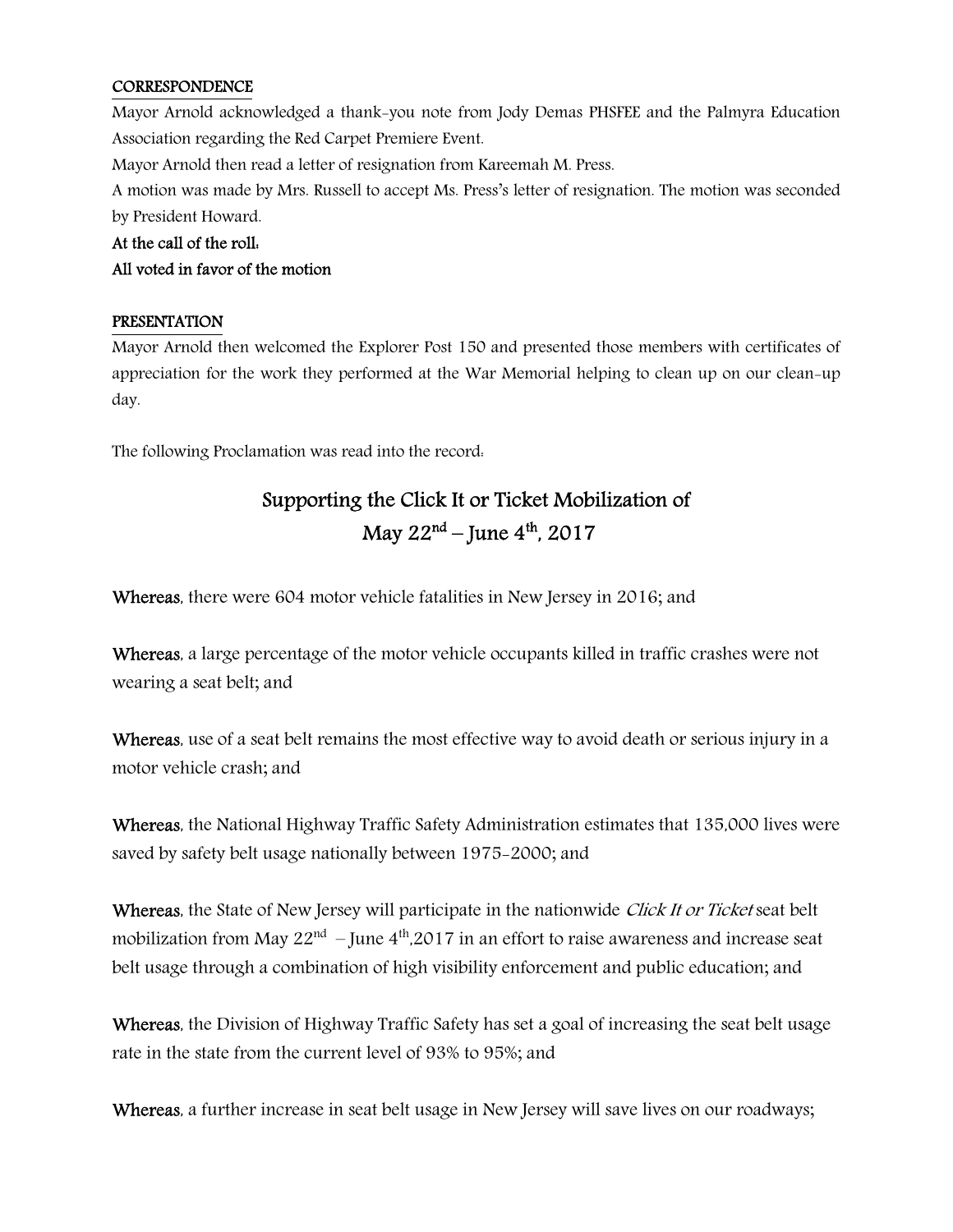Therefore, be is resolved that the Borough of Palmyra declares its support for the *Click It or* **Ticket** seat belt mobilization both locally and nationally from May  $22<sup>nd</sup>$  – June  $4<sup>th</sup>$ ,2017 and pledges to increase awareness of the mobilization and the benefits of seat belt use.

#### PROFESSIONAL UPDATES

James Winckowski, CME – Mr. Winckowski indicated they were still vetting contractors for the video surveillance camera project and by the end of June they should have a report and recommendation to the governing body for their consideration.

Mr. Winckowski indicated they may have a tentative agreement with the Burlington County Bridge Commission regarding the aboveground storage tank project. By next month a written agreement should be available for both parties and once approved and the agreement signed we should be able to move forward and award the contract to the contractor.

Ms. Weiner indicated she still had some concerns about the cost savings of the project. Mr. Gural stated a cost benefit analysis is currently being completed with the Bridge Commission, and because there were some concerns regarding our current source of fueling for all borough vehicles, council decided to pursue this project. Mrs. Russell stated some municipalities do utilize local gas stations to fuel. Mr. Gural indicated municipalities do not pay taxes so there is a process we have to go thru to back taxes out of their billing so it becomes a horrendous paperwork issue and we are paying a premium. Municipalities purchase their gasoline and diesel fuel under state contract at the best price available.

William Kirchner, ERI- Mr. Kirchner indicated the inventory of borough roads is almost complete and will be forwarded to council shortly, he showed them what the inventory will look like and explained how to understand the charts they will be receiving .Mr. Kirchner indicated on the chart is shows the streets were the water company has been doing work. Bill stated he had a meeting with them and they will be repaving about 60 to 70% of the areas they disturbed. Mr. Kirchner indicated that 238 feet of curb was also disturbed while the water company was installing the new meters and hydrants, however of particular concern is Horace Avenue, where the curbs were just deteriorating. In addition to what they disturbed there is about 1500 feet of curbing which need to be replaced up against where they intend to pave. Mr. Kirchner indicated he had provided those locations to the water company and is waiting for them to come back with a cost with the intention of the borough paying to replace that curbing at the same time so the borough does not have to go back and tear up the paving to repair the curbing at a later date. Mayor Arnold indicated the map will be posted on the website when completed. Mr. Rosenberg asked if that would exceed the bid threshold. Mr. Kirchner indicated he did not know but believed it would exceed the quote threshold but not the bid threshold. Mr. Rosenberg inquired if the borough of get a better price if we put the entire project out to bid and worked out a deal with the water company for payment. Mr. Kirchner indicated that could potentially slow down the project about two months. Mr. Kirchner indicated they are working on the larger pothole repairs with the on call contractor whom to date has billed about \$45,000.00 utilizing 80 tons of asphalt and about 6 days of work, Charles Street still has about two to three days of work to be completed, however we chose to wait until school was out to finish that work. Mr. Gural stated that because the potholes on Charles Street are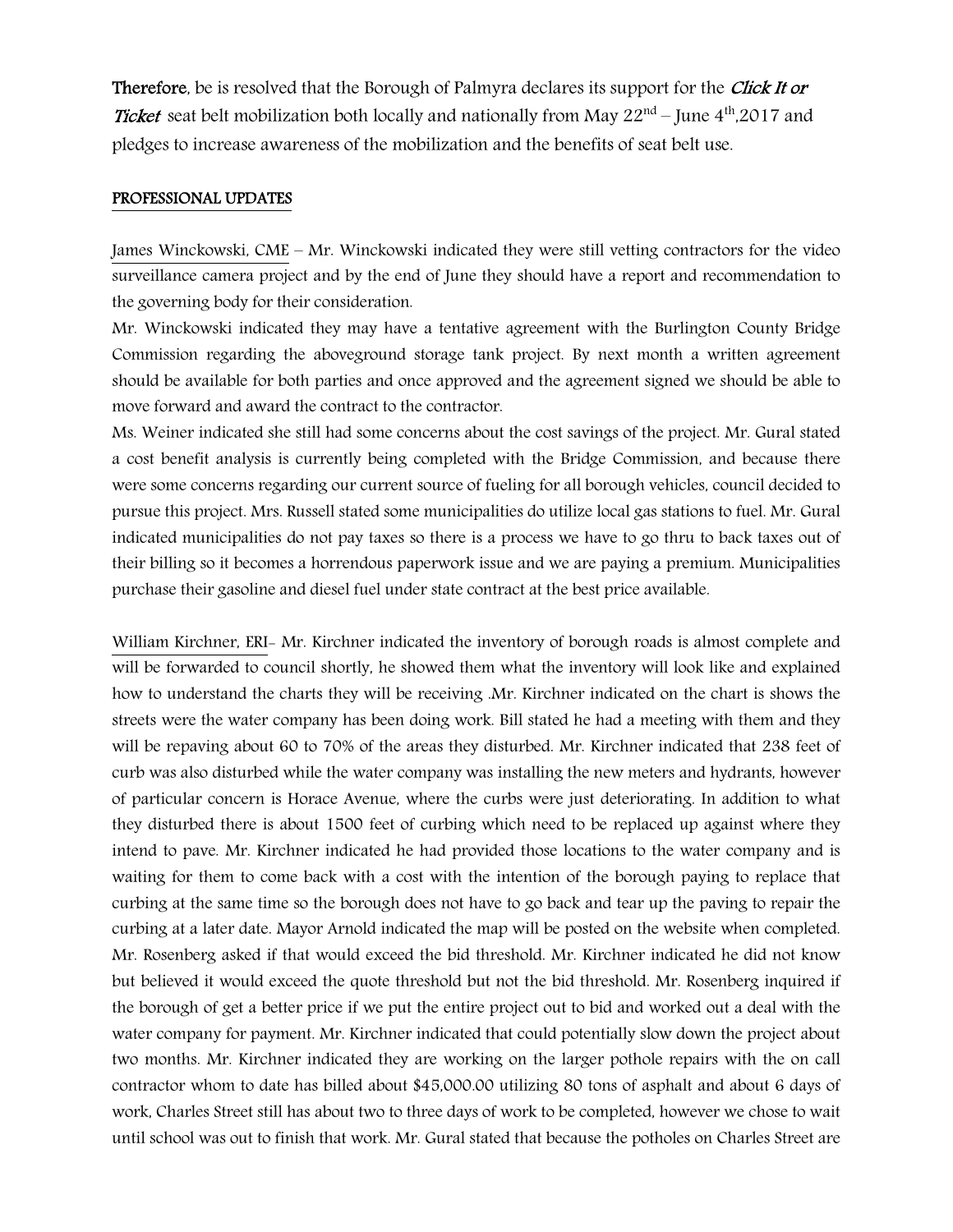so bad public works will cold patch some of the more severe holes just to get us thru the last two weeks of school.

Mr. Kirchner stated they were looking into a sink hole in Virginia Avenue, which we believe may be sewer related.

Mr. Kirchner also notified the governing body that the thermal stripping of the stop bars for the 4 way stop at Charles Street and Park Avenue is waiting until the road repairs are complete, as the area has some overlapping with the patching areas.

Mr. Kirchner also stated the traffic counts are all in for the Harbour Drive evaluation project and the report should be completed and to council by next month.

Gerald DeFelicis, Maser Consulting- Mr. DeFelicis indicated the riverfront park project is under way the ruff grading and sake outs have be done and a safety fence is up along the street side and a silk fences is up along the river side. Mr. Gural indicated there is a change order on the agenda for approval tonight and if there are questions Mr. DeFelicis can answer them now. Mr. DeFelicis indicated the original contract was for construction management, design service, the construction administration, permit processing, and the survey, this is for additional work with the manufacturer for the construction of the bike racks, developing the displays for the two park areas and are looking for the additional just to get thru the end of the construction management portion. Ms. Weiner inquired if the 3,600.00 exceeded the grant and we would be paying out of pocket. Mr. Gural indicated yes.

David Gerkens, CGP&H- Mr. Gural indicated Mr. Gerkens was asked to explore the possibilities of some grant opportunities for Palmyra Panthers Youth Football. Mr. Gerkens found no grants except one offered by the Philadelphia Eagles, which does not consider us to be in their market area so we are not eligible for that grant. Additionally Mr. Gerkens found a grant for the Farmers Market which Mr. Gural forwarded to members of the governing body. The grant is for improved domestic access to local and regional agricultural products, which Mr. Gerkens recommends we apply for next year.

V-Comm., LLC – Mr. Gural indicated he forwarded the report to the governing body regarding the update on the status of the two proposals being prepared by V-Comm. LLC., one for the platforms on the existing tower and one for the potential tower that we may be interested in building if the investigation indicates it is a worthwhile project. Mr. Gural stated we are still waiting for request for proposals from V-Comm. LLC., for those efforts.

# PUBLIC PORTION

This public portion is for discussion on professional updates, resolutions and ordinances listed on the agenda. Please sign in and state your name and address for the record. Council will give all comments appropriate consideration. Each citizen will be allotted up to five (5) minutes to speak, in order to allow everyone an opportunity to ask questions and express their opinions or concerns. Please direct all comments to the Mayor. Each citizen may only speak once during each public portion.

Mrs. Russell made a motion to open the public portion, President Howard second the motion.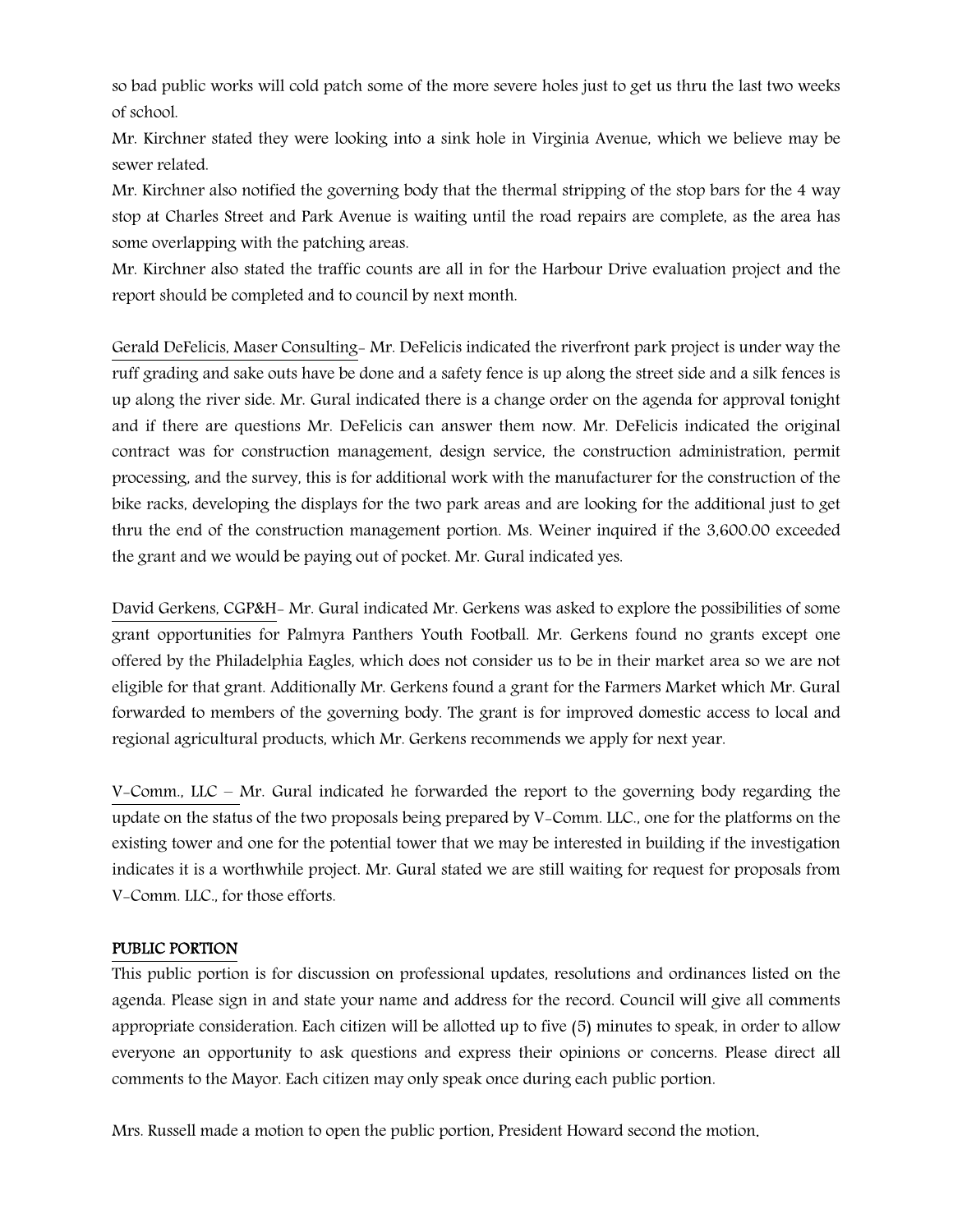### All members present voted in favor of the motion

No one from the public wishing to be heard, Mrs. Russell made a motion to close the public portion. Mr. Cosky seconded the motion.

All members present voted in favor of the motion.

### RESOLUTIONS Consent Agenda

Resolution 2017-135 to Resolution 2017-140 will be enacted as a single motion, if any resolution needs additional discussion it will be removed from the consent agenda and voted on separately.

- Resolution 2017-135, Resolution Awarding A Contract Change Order #2 for Construction Administration to Maser Consulting for the Waterfront Park Project in the amount of \$3,600.00.
- Resolution 2017–136, Resolution Approving Jason S. Willitts as an Active Member of the Palmyra Fire Department
- Resolution 2017-137, Resolution Authorizing 2017-2018 Liquor License Renewal for DHAVAL Inc. Plenary Retail Distribution License #0327-44-004-005
- Resolution 2017-138, Resolution Authorizing 2017-2018 Liquor License Renewal for Milmarian Inc. ABC Pocket License #0327-33-002-003
- Resolution 2017-139, Resolution Authorizing 2017-2018 Liquor License Renewal Jon P Gerew, Inc. T/A Park Tavern Plenary Retail Consumption License #0327-33-006-004
- Resolution 2017–140, Resolution Authorizing the Purchase of a Portable Breath Testing Unit Utilizing Municipal Alliance Program Grant Funds in the Amount of \$427.00 and Transferring Ownership of the Device to the Palmyra School District

Mrs. Russell made a motion to approve the consent agenda as read, approving Resolution 2017-135 thru 2017-140. Mr. Cosky seconded the motion.

> At the call of the roll: AYES: Mr. Cosky, Mrs. Russell, Mrs. Tait, Ms. Weiner, President Howard NAYES: None Absent: Mr. Yetter

#### COMMUNITY SPOTLIGHT

Ms. Weiner indicated the Red carpet event was so nicely done and had a great turnout. Mr. Russell indicated it was nice to see the Riverton and Palmyra parents come together to support to school. Mayor Arnold indicated the Board of Education will be dedicating of the Clarence B Jones Institute for Social Advocacy and the renaming of the library in his honor at 3:00 pm on June  $6<sup>th</sup>$ , 2017, additionally on June  $7<sup>th</sup>$ , 2017 at 10:00 am there will be a proclamation presentation at Boro Hall followed by a round table discussion at 6:00pm at Palmyra High School.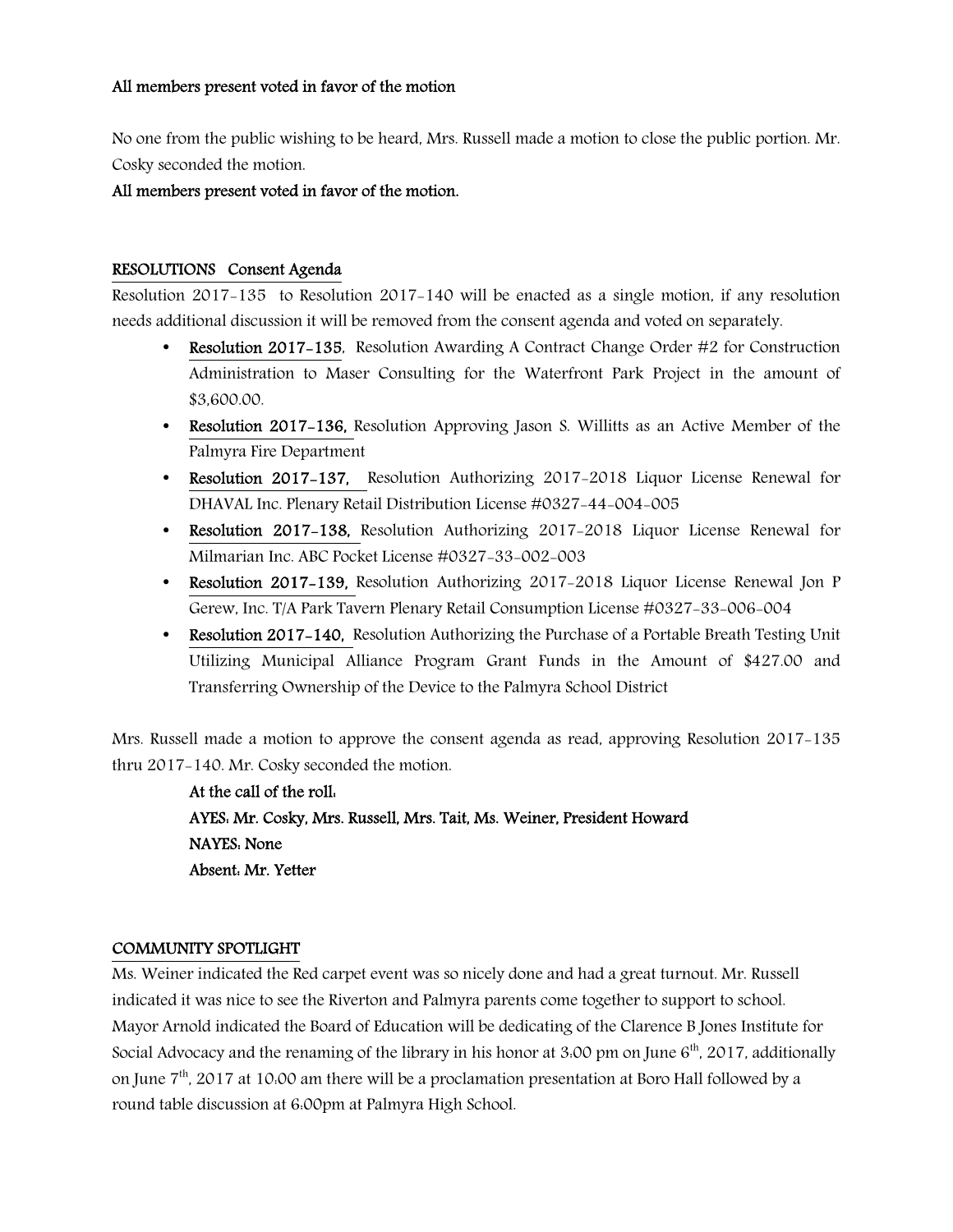Ms. Weiner stated the Historic Criterion Bike race is being held on June  $11<sup>th</sup>$ , 2017 at 1:00 pm in Riverton with proceeds going to Palmyra Bread of Life Pantry.

# DISCUSSION ITEMS

Mayor Arnold indicated at the last meeting we indicated we would wait and have some additional discussion regarding the Farmer's Market Facebook Page however the page currently up and running. Mayor Arnold indicated she would email the list of potential names for the River/Waterfront Park Project to Council. Mayor Arnold then read the potential names which were submitted for the Park, which are as follows;

- Beside Restful Waters
- Riverview
- Riverfront
- Riverfront Vista
- Palm Park
- Water Works Park
- Toye Waterfront Park
- Sunset Park
- Sunset View
- Water's Edge Park
- Lily Pad Landing
- Palmyra Seniors Riverwalk
- Palmyra Seniors Promenade
- Heroes Park
- Palmyra Pointe
- EMS Gratitude Park
- Seeds of Joy Park
- Joan's Place
- Griff's Point
- Palmyra Promenade
- Peaceful Promenade
- Reflection Pointe
- Serenity Cove
- Russel Collins Park
- Bank Avenue Park
- 1<sup>st</sup> Responder's Memorial Park

# • Chief Payton I. Flournoy, Sr. Memorial Park

Ms. Weiner asked how we are going to pick the name of the Park, can we put the names on the website? Mayor Arnold indicated yes we will put them on the website. Mrs. Russell indicated we could set up a survey on the website and allow residents to voice their opinion. Mayor Arnold indicated she would email the list and explanations to council and if everyone could pick three we would discuss it further at the next meeting.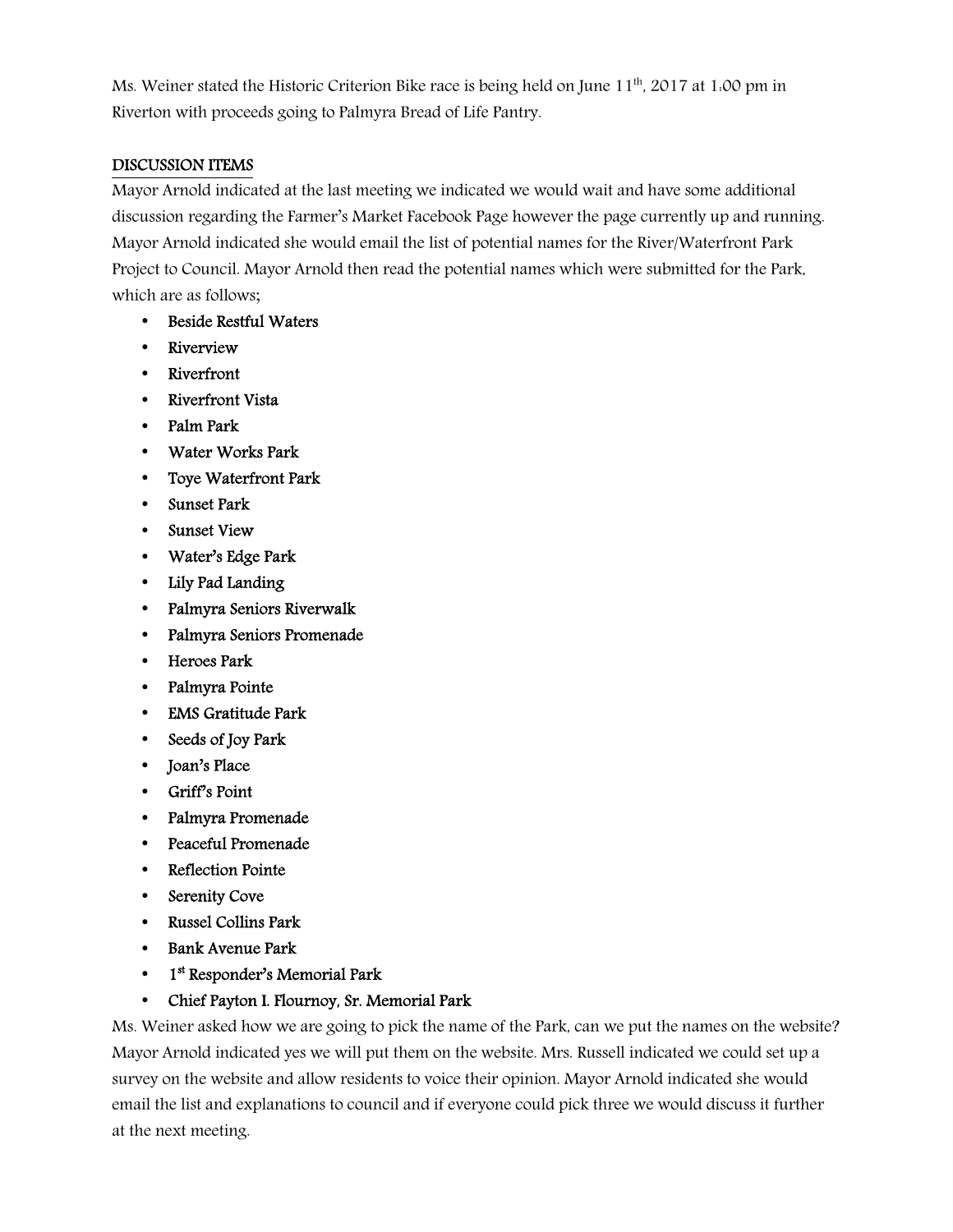Mr. Gural indicated we received several resumes for the Public Works/Sewer Superintendent position, however there was one who stood out among the many applicants, after interviews the recommendation to the governing body is that we may an offer to this individual, and that offer is being put together currently.

Mr. Gural indicated the ICMA Conference is coming up in October and will be held in San Antonio, Texas the week of October  $22<sup>nd</sup> - 25<sup>th</sup>$ , 2017 which he would like to attend. A motion was made by Mrs. Russel to approve travel for Mr. Gural to attend the ICMA Conference in October of 2017. Mr. Cosky seconded the motion.

# At the call of the roll: AYES: Mr. Cosky, Mrs. Russell, Mrs. Tait, Ms. Weiner, President Howard NAYES: None Absent: Mr. Yetter

Mrs. Tait inquired about council along with the fire department holding an outreach informational meeting for the residents regarding the potential purchase of ladder truck. Mayor Arnold asked how the Chief would like to handle the meeting. Chief Dreby indicated he was looking for clarification regarding how the meeting was going to be conducted… Will it be held at the Fire House? Mayor Arnold indicated she would get together with the safety committee and Chief Dreby so that could come up with a plan to hold the meeting. Mr. Gural indicated some things which need to be considered regarding the setup of the open forum; the wording for the referendum must be given to the County Clerk by at the latest Mid-August; also this is the time frame when we put together our capital purchase requests and begin to prepare the ordinance which we would need to know if the purchase is included or not, we were hoping to introduce the capital purchase ordinance at the regular council meeting in August and adopt in September. Chief Dreby indicated if possible he would like to see the public forum done before the end of June. Mr. Rosenberg also indicated that the public has to be notified if the entire governing body is going to participate, as it is just like a meeting and also needs to have minutes and the municipal clerk must be present.

Mr. Gural indicated the Borough owns several properties which have liens of varying amounts which council may wish to foreclose on and take possession of and potentially sell off. Some of the properties are more attractive than others, so we put together a list of those properties with pictures and council may go out and take a look at the properties as a first step so council can determine if there is something we would like to do with those properties.

Mr. Gural indicated we continue to receive requests for the rental of the Legion Fields and we are looking for a means to address these requests. President Howard indicated he was not in favor of renting the fields however Mrs. Tait and Mr. Yetter indicated they were not oppose to trying it out and seeing how it worked out. After much discussion regarding the cost, the use of the fields, turning on and off the lights and the costs associated with the lights, also the wear and tear on the fields it was decided by Council that were are currently not going to entertain any requests for rental of the Legion Fields. Mr. Gural then explained to Borough Council that there was an incident on the fields this past weekend with one of our organizations using the fields, where a golf cart being use to drag the fields for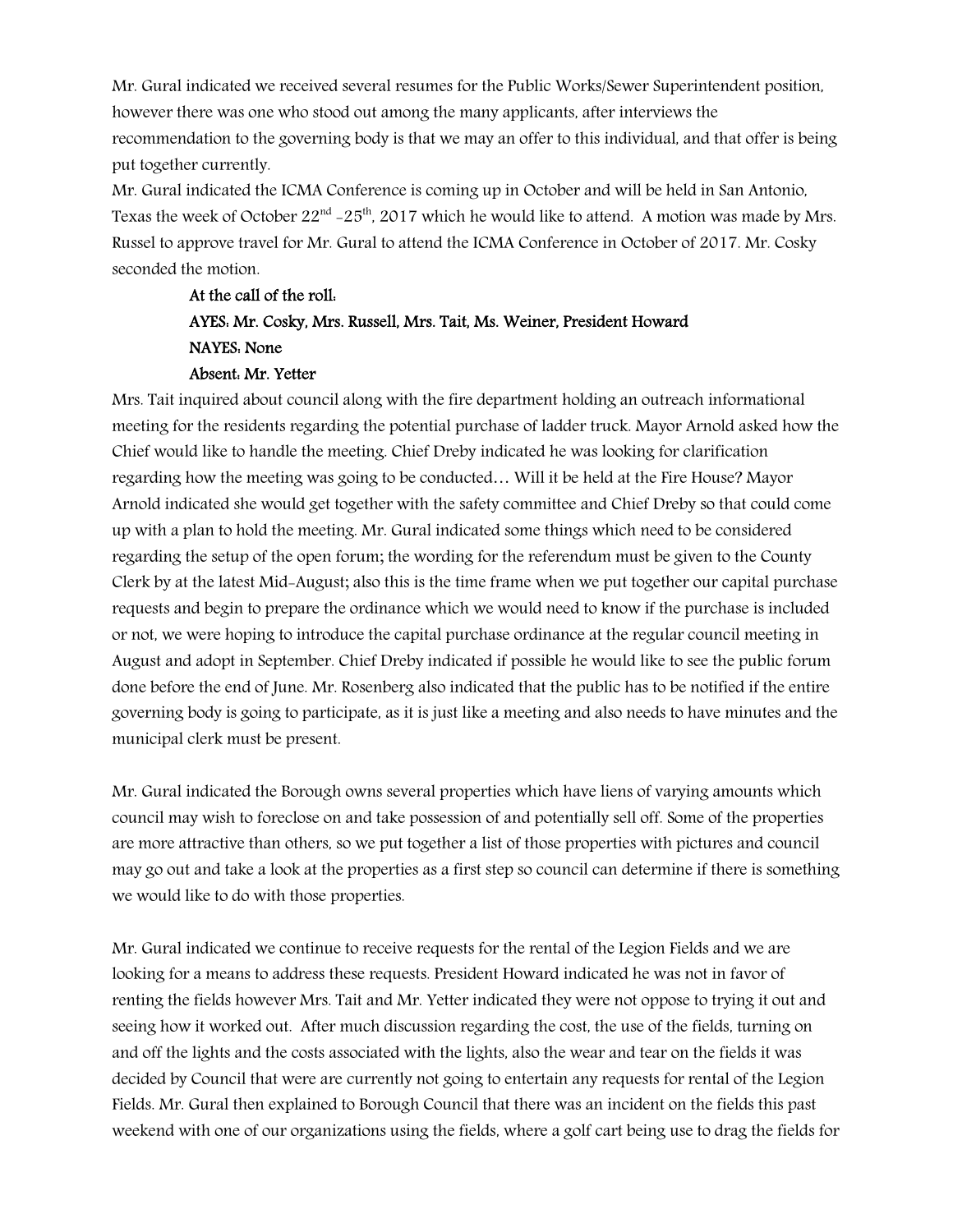baseball/softball maintenance, when a piece of equipment fell on the accelerator causing it to get stuck and it run over number of students. The police and EMS were notified and did respond to the field regarding this incident. There was additional discussion regarding the incident and the use of motorized vehicles in the park.

Mayor Arnold indicated the safety concerns of Virginia, Oregon & Maryland Avenues would be taken up at the public safety committee meeting and the committee will come back with some recommendations.

Mr. Gural indicated Habitat for Humanity had submitted their application to the Land Use Board for subdivision of the property, and we are currently waiting for the response from our professionals.

Mr. Gural indicated that the public safety committee needs to begin scheduling meetings to start the process of negotiating with the CBA/Palmyra Police Association. Mr. Gural also stated that the public safety committee is the usual group which begins the negotiation process with a sub-committee of the police association, however they are not the appropriate authority for final say as to the contract, the appropriate authority is the entire governing body, so although the public safety/ negotiating committee may have some ideas and input, nothing is finally decided until it is approved by the entire governing body.

Mr. Gural indicated the master plan is up for review and the governing body may wish to appoint a committee to look into it along with the committee from the Land Use Board. Mr. Gural then explained what the master plan is and how it is applied to the Land use Law. The Borough is required to look at it every ten years and determine if any changes are needed or desired. Additional explanation regarding the master plan was given by Mr. Rosenberg and additional discussion was had regarding the process and when it needs to be completed. Mr. Rosenberg indicated he would put together a one page synopsis explaining the process and why it need to be completed. Mayor Arnold indicated that would be very helpful.

Mr. Gural explained the Burlington County Consortium – Home Investments Partnership Program 2018-2020. He further explained that a couple of months back council elected not to participate in the County CDBG Program and to continue in the State CDBG because the awards were greater and we had great success with that program, so we opted out. Apparently there have been some changes in the program and now you can participate in the County Home Investment Partnership Program while still participating in the State CDBG Program. Mr. Gural highly recommended we utilize the program as it cost us nothing and it would be beneficial to first time home buyers. Some additional discussion was had regarding our programs, RCA's which we utilize to help homeowners rehab their homes. This program is for first time home buyers.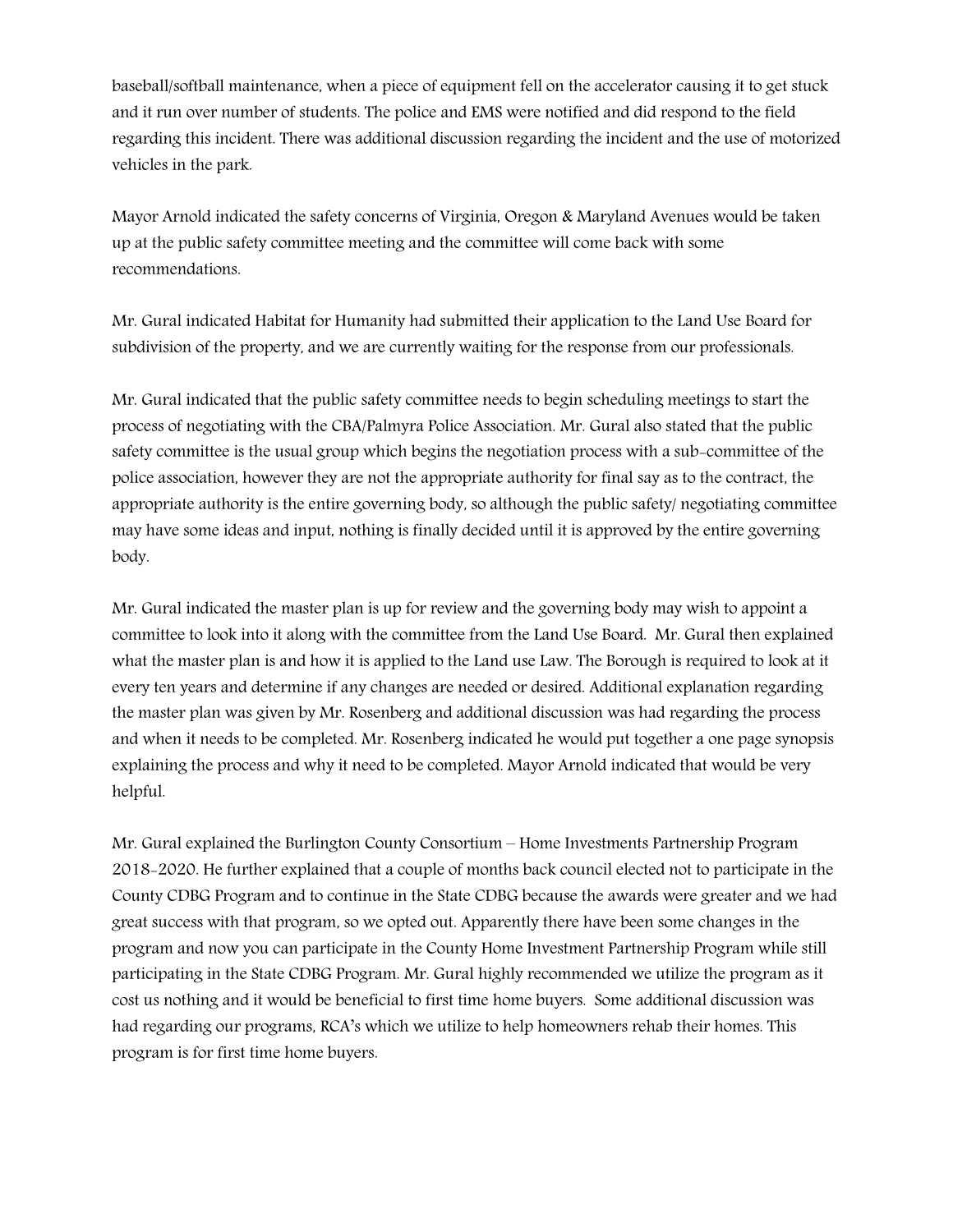Mrs. Russell made a motion to approve Resolution 2017-141 authorizing the Mayor to execute an agreement for the Borough of Palmyra with Burlington County for Cooperative Participation in the Home Investment Partnerships Act Program. Mr. Cosky seconded the motion.

# At the call of the roll: AYES: Mr. Cosky, Mrs. Russell, Mrs. Tait, Ms. Weiner, President Howard NAYES: None Absent: Mr. Yetter

Mayor Arnold asked how much money we allocated for the Mural. Mr. Gural indicated originally we budgeted three thousand dollars, however additional funding could possibly be located. Ms. Weiner stated we received some interesting numbers in regards to the cost of mural art. The charge for mural arts is about 4 to7 thousand a square foot which would cost about 28,000.00 which we clearly don't have for a mural, so we were wondering what kind of money we have to spend on this type of project. Additional discussion was had regarding the costs, the design, the traffic flow because of the location of the wall to be painted, and the contract which the Borough has with Tony's Barbershop. Mr. Gural indicated we may be able to come up with as much as \$10,000.00.

# ADMINISTRATOR'S REPORT

Mr. Gural indicated the Tree Bids will be going out soon and it will be for a year and a half expiring 12/31/2018.

Mr. Gural indicated we have already discussed the pothole repair and the youth grants.

Mr. Gural stated the Community Center Scheduling Coordinator position we are currently accepting application for until June  $9<sup>th</sup>$ , 2017.

Mr. Gural indicated he and the staff are currently looking at the Staff Educational Policy due to some recent circumstances and will come back with some recommendations next month.

Mr. Gural indicated the agreement we had with a financial institution regarding the sale of 34 Pear Street has been voided as the title was changed before the date indicated in the agreement. All of that correspondence has been referred to Mr. Rosenberg and currently we want all the money which was originally due.

Mr. Gural notified Mayor and Borough Council that we did not receive the 2017 DOT Municipal Aid Grant Application for Orchard Avenue, we have not received the official notification however the winners were announced in the newspaper and we were not listed.

Chief Pearlman indicated the new sergeant and patrolman will be sworn in at our next meeting.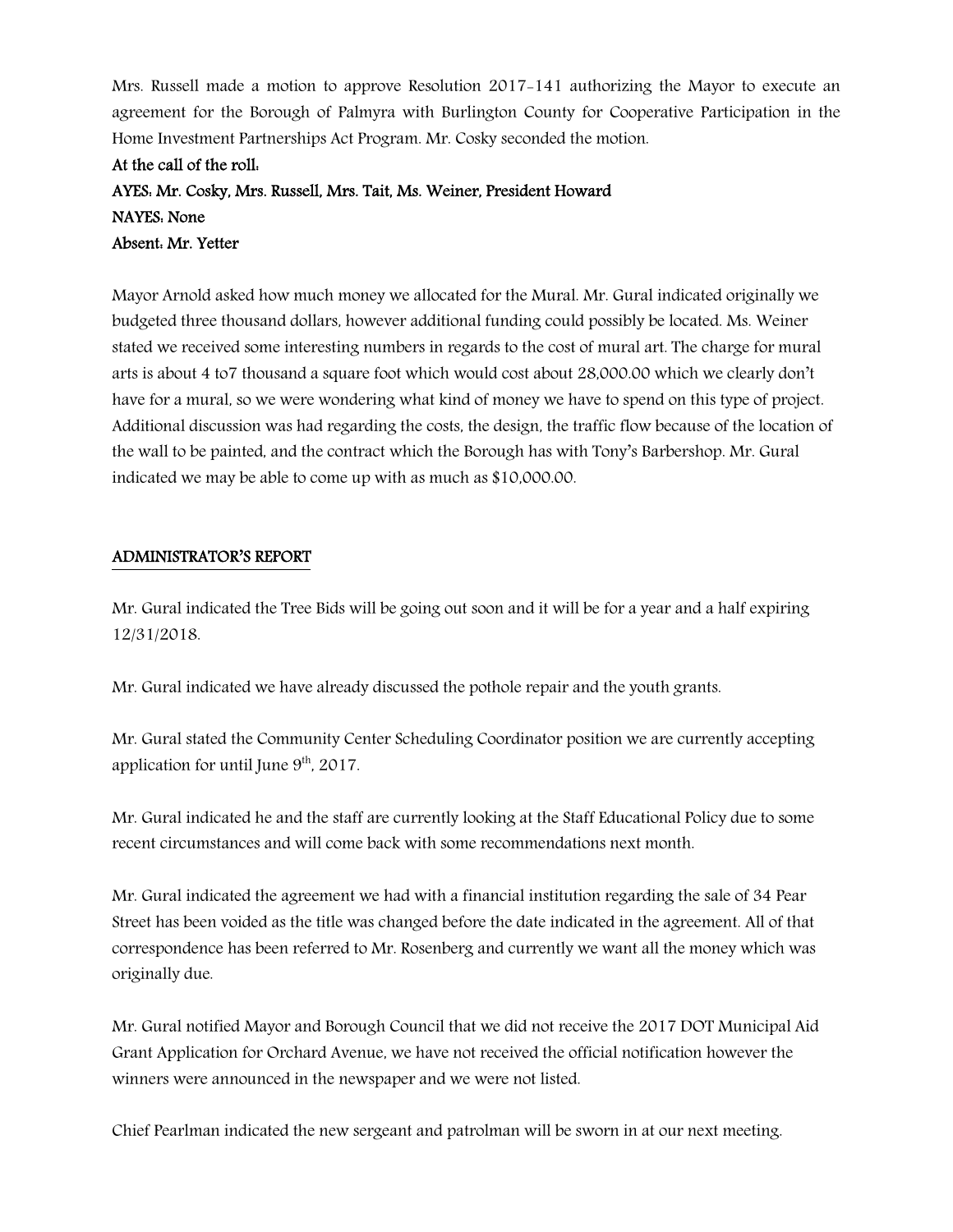Mr. Gural indicated the Exit Conference is scheduled for Friday June 9<sup>th</sup>, 2017 at 10:00 am and we had no significate findings which has been the same for the past few years however we still have to have the exit interview and discuss the audit where they give recommendations of how we can do things better.

Mr. Gural indicated the emergency call buttons and Community Center door release are currently being installed.

#### COMMITTEE REPORTS

Mayor Arnold indicated she attended the Palmyra Seniors "Motown Dance" which was a lot of fun. Additionally Mayor Arnold indicated that Governing Body received an invitation to attend the Palmyra High School Graduation which is scheduled for June 16<sup>th</sup>, 2017 at 6:30 pm. at the High School Stadium. Mayor Arnold indicted we also received the resignation letter of Patrolman Scott Snow. Mayor Arnold indicated she would be working with the River Route Strategic Plan thru the Delaware Valley Regional Planning Commission on a sub-committee regarding transportation along the Rt. 130 corridor and will report back as additional information becomes available. Mayor Arnold stated the Communications Committee will be meeting on June  $13<sup>th</sup>$ . 2017 at 6:00 pm.

Mrs. Tait indicated the recreation committee met in regards to the Legion Fields rentals and she attended Mr. PHS at Palmyra High School, Avery Thorpe was the winner of the Mr. PHS this year. **Mr. Cosky** stated the construction committee has scheduled their meeting for 4.00 pm on June  $13^{\text{th}}$ , 2017.

Mrs. Russell indicated the Shade Tree Committee will be meeting this upcoming week on Wednesday. Mrs. Russell asked whose responsibility is it to take care of the flower beds at the railroad tracks as they are in need of attention.

Ms. Weiner stated she worked with public events on the War Memorial Ceremony last week, which was incredible. The Green Team met and we now have official permission to use the Jersey Fresh Logo. Ms. Weiner stated the Farmers Market is now up and running and it is great. It far exceeded her expectations and it will get bigger and better as we go along. Most of the vendors present sold out of their products far exceeding what they thought they would do. Additionally the committee decided to do a community table at every Farmer's Market so that the community organizations could get information out to people also. Mrs. Tait stated it was good to see everyone out and interacting with one another. The business and community development committee will now begin to focus their efforts on the business to better determine their needs.

President Howard indicated the youth and recreation committee met last week and there are still some concerns regarding the lip on the fields, can we have Mr. Fox come out and look at it? Mrs. Tait asked that when we schedule that meeting can we also ask the PRAA to be in attendance so we make sure we entertain all their concerns.

#### PUBLIC COMMENT

Please sign in and state your name and address for the record. Council will give all comments appropriate consideration. Each citizen will be allotted up to five (5) minutes to speak, in order to allow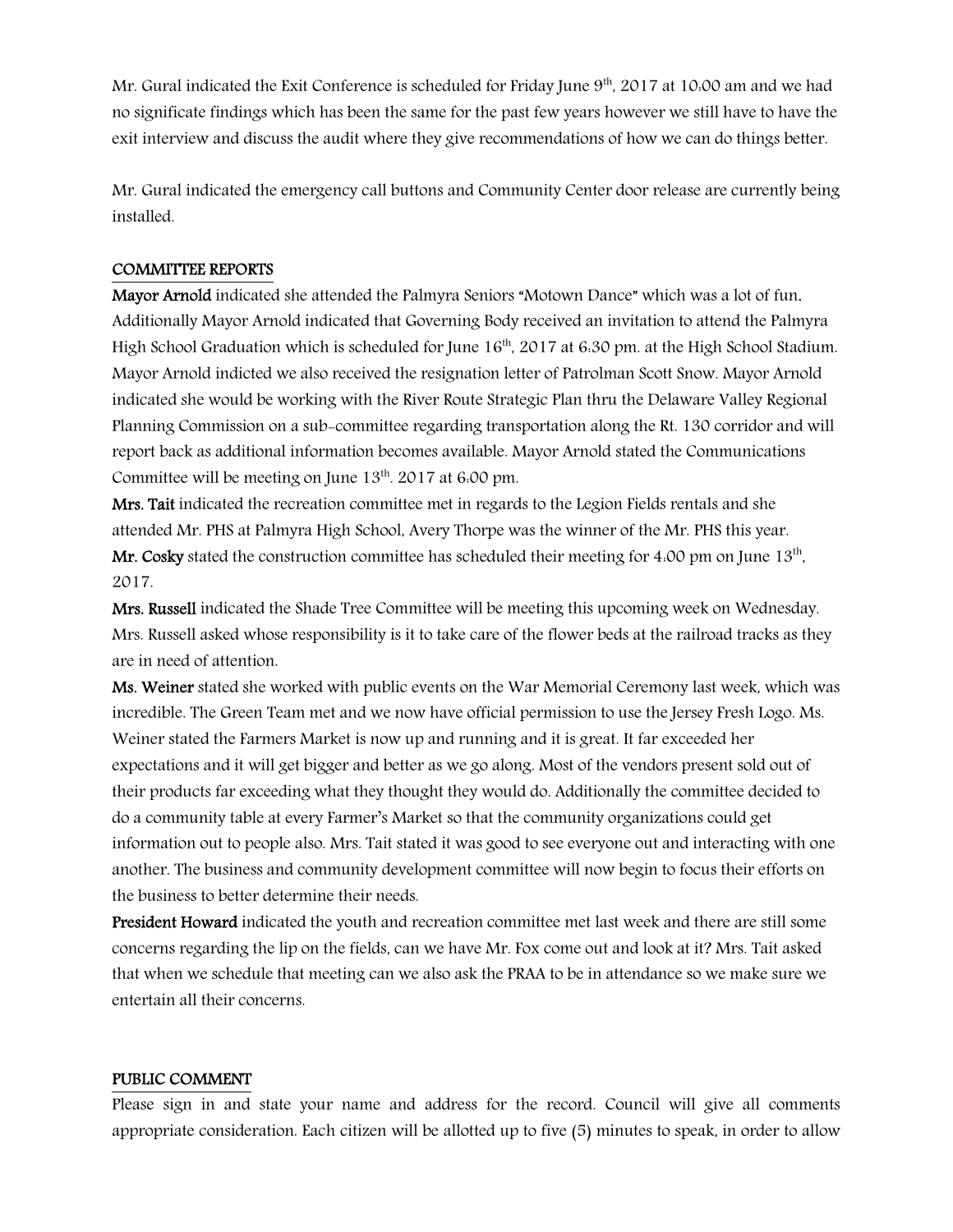everyone an opportunity to ask questions and express their opinions or concerns. Please direct all comments to the Mayor. Each citizen may only speak once during each public portion.

Mrs. Russell made a motion to open the public portion, Mr. Cosky second the motion.

## All members present voted in favor of the motion

Mr. Norcross  $-Morgan$  Avenue – Mr. Norcross thanked Mayor and Council for the certificates of appreciation for the Explorers Post 150 and indicated they would be back to help again, additionally the group just placed third in a marching competition and the team leader won an award at that competition. Mr. Norcross asked if the stop signs and stripping was going to be completed at Fourth and Morgan Streets. Mr. Gural indicated Mr. Kirchner indicated they were waiting until the paving was complete to address the stripping. Mr. Norcross asked is there something we can do with trees that are on private property. Mr. Gural indicated he should notify the police chief, especially if it is a hazard. Mayor Arnold stated send us the information and we'll look into it. Mr. Norcross indicated he heard about the incident at Legion field and to restrict PRAA from being able to use the cart to drag in the fields would cause more work for Public Works department. Mayor Arnold indicated we need to put parameters in place and remind them of the safety concerns. Mr. Norcross also indicated the lip has been on the field for years, and a field consultant needs to be called. Mr. Norcross also indicated that War Memorial shirts are still available at Schwering's Hardware for \$15.00.

Mr. Rainer- Broad Street - Mr. Rainer indicated it was nice to see the business doing well. Mr. Rainer asked if the no parking signs on south Broad Street could be removed and replaced with 2 hour parking. Mayor Arnold indicated his suggestions would be considered and the governing body would look into it.

Mr. Rader- Harbour Drive – Mr. Rader indicated the Palmyra Community Center Program Broad is a 501C-3 organization and is not affiliated with the Borough, does that apply to all the 501C-3 organizations? Mr. Gural indicated yes as they are all private non-profit organizations and each of those groups received their 501C-3 status from IRS. Mr. Rader asked, "What is the relationship between the scheduling coordinator and the community center program board?" Mr. Gural indicated there is none. The scheduling coordinator is a Borough employee and does the scheduling of the community center, band shell, tennis courts, the fields and parks. The community center program board designs programs for the community center, and they have to schedule their programs like every other organization.

Ms. Smith -Van Sant Drive – Mr. Smith indicated the Farmer's Market was fantastic, and he was so happy to see flowing trees planted not just Oaks and Maples which grow too big. Mr. Smith stated Cinnaminson Avenue looks like junk all the time, there is always trash and junk out all the time, and what is code enforcement doing about that. Mr. Gural indicated he would speak with Mr. McGill tomorrow and address those issues, and for the record Mr. McGill is doing double duty right now in the absence of the public works superintendent. Mr. Smith also asked if the parking lot by Tony's Barber shop, could have restricted parking so that people can get to the businesses in that area. Mr. Gural indicated the Borough owned most of the parking lot however there are some spots immediately behind the store fronts which is owned by Curran's. Is it possible to buy out some of the owners of the other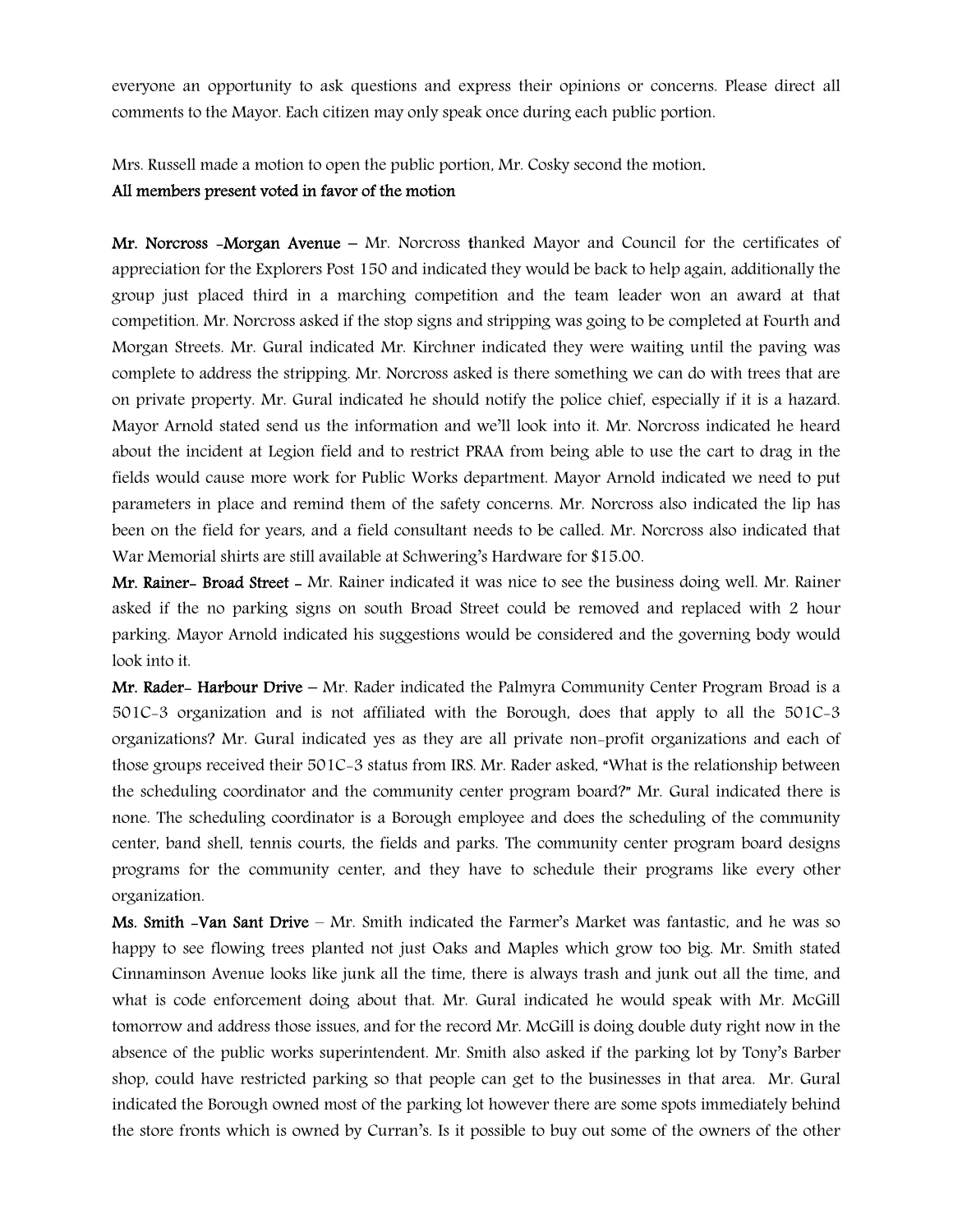business, dog groomer etc. and convert those business into additional parking? Mayor Arnold indicated that is something which the public safety committee could talk about.

Mr. Nowicki - Mr. Nowicki thanked Ms. Weiner and Explorer Post 150 and residents for helping out with the Memorial Day Remembrance on behalf of the War Memorial Committee. Mr. Nowicki also stated if you were considering renting the field you may want to start out with a charity organization to see how it works out and see what the impact is.

Mr. Casparro- Morgan Avenue - Mr. Casparro stated that the PIA might like to do a botchy tournament to raise some money, and wanted to know what the rules were to utilize that court. Ms. Weiner indicated he should speak with Rita if he wanted to use that area. Mr. Casparro indicated that the PIA would also like to do a fundraiser by designing and selling flags to help with the purchase of banners for the downtown area. Mrs. Tait indicated she would look into that. Mr. Casparro also indicated the PIA would like to do something with the flower beds by the train station however was told public works handled them.

No one from the public wishing to be heard, Mrs. Russell made a motion to close the public portion. Mr. Cosky seconded the motion.

### All members present voted in favor of the motion.

### MAYOR AND COUNCIL COMMENTS

Ms. Weiner inquired what is going on with the Clarence B Jones celebration here at the Borough. Mrs. Tait asked if it was at the community center. Mayor Arnold indicated it was here at the borough and depending upon the weather it would be outside or in the court room.

 Resolution 2017-142 Resolution Excluding the Public from Certain Meetings Pursuant To Section 8 of the Open Public Meeting Act C. 231 P. L. 1975. Litigation, Contracts, Negotiations President Howard made a motion to approve resolution 2017-142. Mr. Cosky seconded the motion.

> At the call of the roll: AYES: Mr. Cosky, Mrs. Russell, Mrs. Tait, Ms. Weiner, President Howard NAYES: None Absent: Mr. Yetter

#### Council went into CLOSED SESSION at 9:12 pm

Mr. Cosky made a motion to open to the public. Mrs. Russell second the motion.

# All members present voted in favor of the motion

Council back in session at 9:31 pm

Mr. Cosky made a motion to adjourn the meeting. Mrs. Russell second the motion.

### All members present voted in favor of the motion